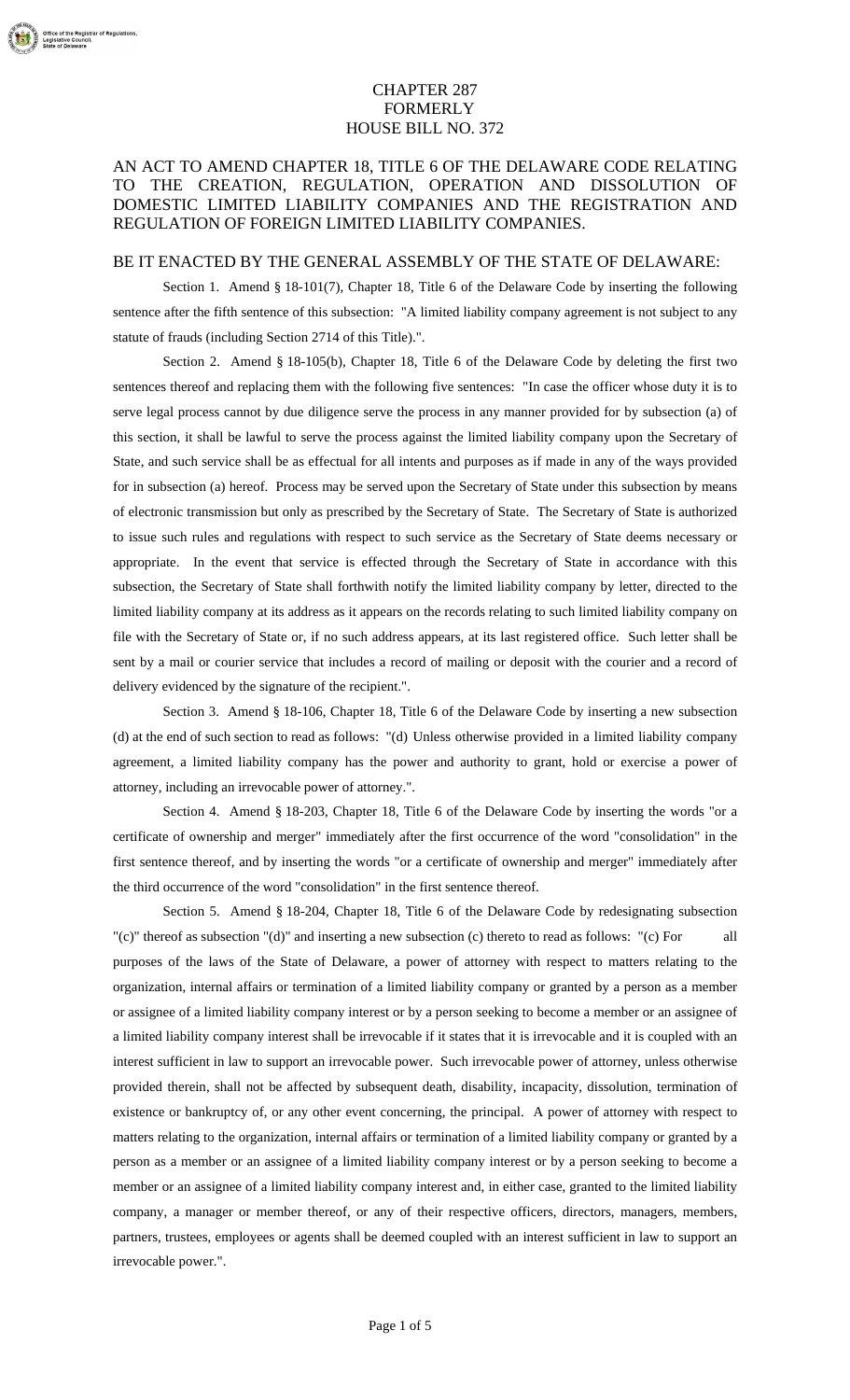Section 6. Amend § 18-206(a), Chapter 18, Title 6 of the Delaware Code by inserting the words "any certificate of ownership and merger," immediately after the word "consolidation," in the first sentence thereof, and by inserting the words "the certificate of ownership and merger," immediately after the word "consolidation," in the first sentence of subparagraph (1) of the fifth sentence thereof.

Section 7. Amend § 18-206(b), Chapter 18, Title 6 of the Delaware Code by inserting the words "or certificate of ownership and merger" immediately after each occurrence of the word "consolidation" in the second sentence thereof.

Section 8. Amend § 18-206(d), Chapter 18, Title 6 of the Delaware Code by inserting the words "a certificate of ownership and merger," immediately after the word "consolidation,".

Section 9. Amend § 18-209(a), Chapter 18, Title 6 of the Delaware Code by inserting the following sentence at the end thereof: "As used in this section and in §§ 18-210 and 18-301 of this title, "plan of merger" means a writing approved by a domestic limited liability company, in the form of resolutions or otherwise, that states the terms and conditions of a merger under subsection (i) of this section.".

Section 10. Amend § 18-209(b), Chapter 18, Title 6 of the Delaware Code by deleting the word "a" immediately before the word "merger" in the second sentence thereof and substituting in lieu thereof the words "an agreement of", by inserting the words "or a plan of merger" immediately after the word "consolidation" in the second sentence thereof, by inserting the words "or a plan of merger" immediately after the first occurrence of the word "consolidation" in the fourth sentence thereof, and by inserting the words "or plan of merger" immediately after the second occurrence of the word "consolidation" in the fourth sentence thereof.

Section 11. Amend § 18-209(c), Chapter 18, Title 6 of the Delaware Code by deleting the word "If" at the beginning of the first sentence thereof, and by substituting in lieu thereof the words "Except in the case of a merger under subsection (i) of this section, if".

Section 12. Amend § 18-209(c)(8), Chapter 18, Title 6 of the Delaware Code by inserting two new sentences immediately after the first sentence thereof worded as follows: "Process may be served upon the Secretary of State under this subsection by means of electronic transmission but only as prescribed by the Secretary of State. The Secretary of State is authorized to issue such rules and regulations with respect to such service as the Secretary of State deems necessary or appropriate.".

Section 13. Amend § 18-209(d), Chapter 18, Title 6 of the Delaware Code by inserting the words "or in the case of a merger under subsection (i) of this section in a certificate of ownership and merger," immediately after the first occurrence of the word "consolidation,", and by inserting the words "or a certificate of ownership and merger" immediately before the "." at the end thereof.

Section 14. Amend § 18-209(e), Chapter 18, Title 6 of the Delaware Code by inserting the words "or a certificate of ownership and merger" immediately after the first occurrence of the word "consolidation" in the first sentence thereof.

Section 15. Amend § 18-209(f), Chapter 18, Title 6 of the Delaware Code by inserting the words "or a plan of merger" immediately after the first occurrence of the word "consolidation" in the first sentence thereof.

Section 16. Amend § 18-209, Chapter 18, Title 6 of the Delaware Code by inserting a new subsection  $(i)$  at the end of such section to read as follows: " $(i)$  In any case in which  $(x)$  at least 90% of the outstanding shares of each class of the stock of a corporation or corporations (other than a corporation which has in its certificate of incorporation the provision required by  $\S 251(g)(7)(i)$  of Title 8), of which class there are outstanding shares that, absent § 267(a) of Title 8, would be entitled to vote on such merger, is owned by a domestic limited liability company, (y) 1 or more of such corporations is a corporation of the State of Delaware, and (z) any corporation that is not a corporation of the State of Delaware is a corporation of any other state or the District of Columbia or another jurisdiction, the laws of which do not forbid such merger, the domestic limited liability company having such stock ownership may either merge the corporation or corporations into itself and assume all of its or their obligations, or merge itself, or itself and 1 or more of such corporations, into 1 of the other corporations, pursuant to a plan of merger. If a domestic limited liability company is causing a merger under this subsection, the domestic limited liability company shall file a certificate of ownership and merger executed by 1 or more authorized persons on behalf of the domestic limited liability company in the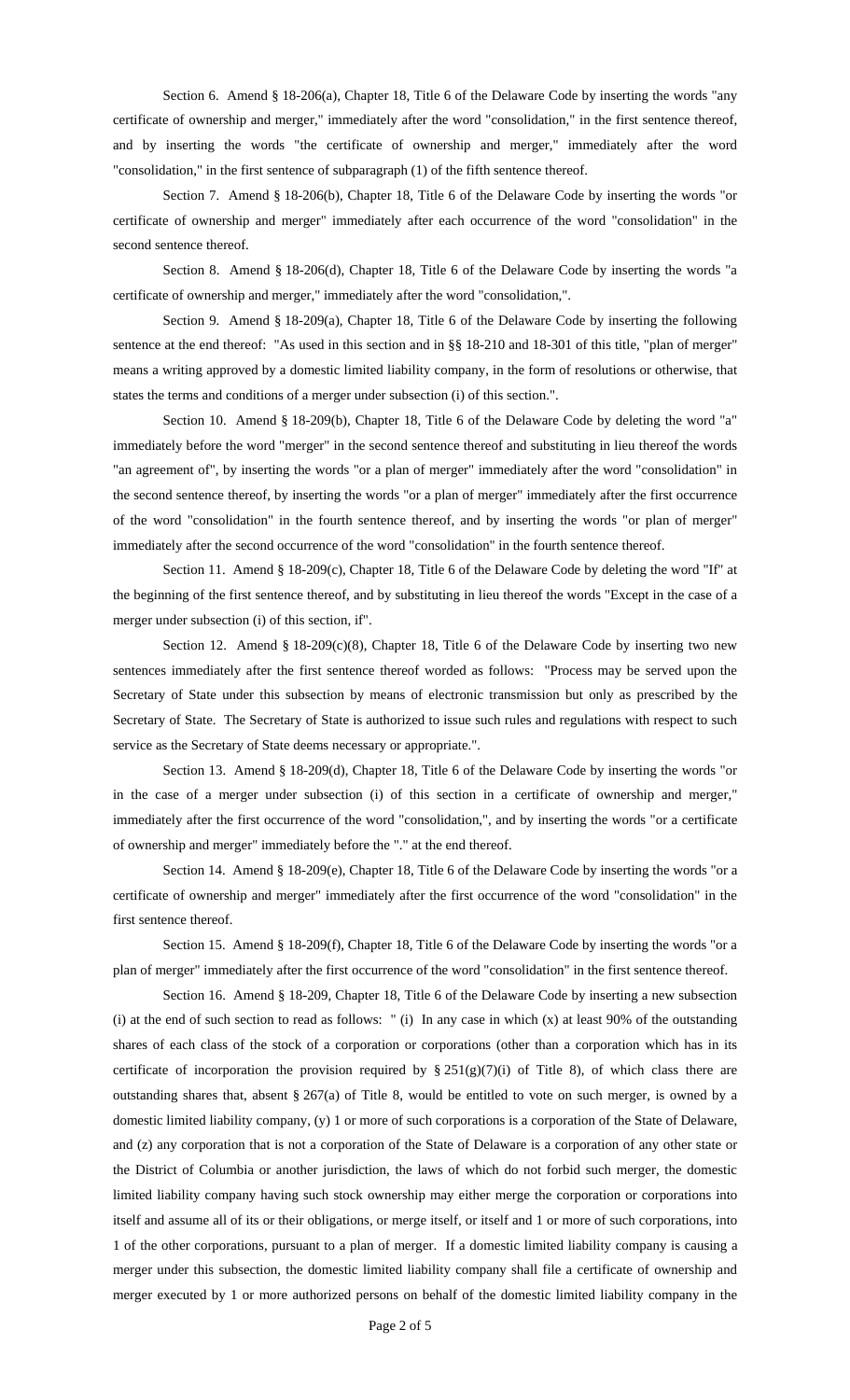office of the Secretary of State. The certificate of ownership and merger shall certify that such merger was authorized in accordance with the domestic limited liability company's limited liability company agreement and this chapter, and if the domestic limited liability company shall not own all the outstanding stock of all the corporations that are parties to the merger, shall state the terms and conditions of the merger, including the securities, cash, property, or rights to be issued, paid, delivered or granted by the surviving domestic limited liability company or corporation upon surrender of each share of the corporation or corporations not owned by the domestic limited liability company, or the cancellation of some or all of such shares. If a corporation surviving a merger under this subsection is not a corporation organized under the laws of the State of Delaware, then the terms and conditions of the merger shall obligate such corporation to agree that it may be served with process in the State of Delaware in any proceeding for enforcement of any obligation of the domestic limited liability company or any obligation of any constituent corporation of the State of Delaware, as well as for enforcement of any obligation of the surviving corporation, including any suit or other proceeding to enforce the right of any stockholders as determined in appraisal proceedings pursuant to § 262 of Title 8, and to irrevocably appoint the Secretary of State as its agent to accept service of process in any such suit or other proceedings, and to specify the address to which a copy of such process shall be mailed by the Secretary of State. Process may be served upon the Secretary of State under this subsection by means of electronic transmission but only as prescribed by the Secretary of State. The Secretary of State is authorized to issue such rules and regulations with respect to such service as the Secretary of State deems necessary or appropriate. In the event of such service upon the Secretary of State in accordance with this subsection, the Secretary of State shall forthwith notify such surviving corporation thereof by letter, directed to such surviving corporation at its address so specified, unless such surviving corporation shall have designated in writing to the Secretary of State a different address for such purpose, in which case it shall be mailed to the last address so designated. Such letter shall be sent by a mail or courier service that includes a record of mailing or deposit with the courier and a record of delivery evidenced by the signature of the recipient. Such letter shall enclose a copy of the process and any other papers served on the Secretary of State pursuant to this subsection. It shall be the duty of the plaintiff in the event of such service to serve process and any other papers in duplicate, to notify the Secretary of State that service is being effected pursuant to this subsection and to pay the Secretary of State the sum of \$50 for the use of the State of Delaware, which sum shall be taxed as part of the costs in the proceeding, if the plaintiff shall prevail therein. The Secretary of State shall maintain an alphabetical record of any such service setting forth the name of the plaintiff and the defendant, the title, docket number and nature of the proceeding in which process has been served, the fact that service has been effected pursuant to this subsection, the return date thereof, and the day and hour service was made. The Secretary of State shall not be required to retain such information longer than 5 years from receipt of the service of process.".

Section 17. Amend § 18-210, Chapter 18, Title 6 of the Delaware Code by inserting the words "or a plan of merger" immediately after the first occurrence of the word "consolidation" in the first sentence thereof.

Section 18. Amend § 18-213(b)(7), Chapter 18, Title 6 of the Delaware Code by inserting two new sentences immediately after the first sentence thereof worded as follows: "Process may be served upon the Secretary of State under subsection (b)(6) of this section by means of electronic transmission but only as prescribed by the Secretary of State. The Secretary of State is authorized to issue such rules and regulations with respect to such service as the Secretary of State deems necessary or appropriate.".

Section 19. Amend § 18-216(e)(7), Chapter 18, Title 6 of the Delaware Code by inserting two new sentences immediately after the first sentence thereof worded as follows: "Process may be served upon the Secretary of State under paragraph (6) of this subsection by means of electronic transmission but only as prescribed by the Secretary of State. The Secretary of State is authorized to issue such rules and regulations with respect to such service as the Secretary of State deems necessary or appropriate.".

Section 20. Amend § 18-301(b), Chapter 18, Title 6 of the Delaware Code by inserting the words "or plan of merger" immediately after the second and third occurrences of the word "consolidation" in the first sentence of subparagraph (3) thereof.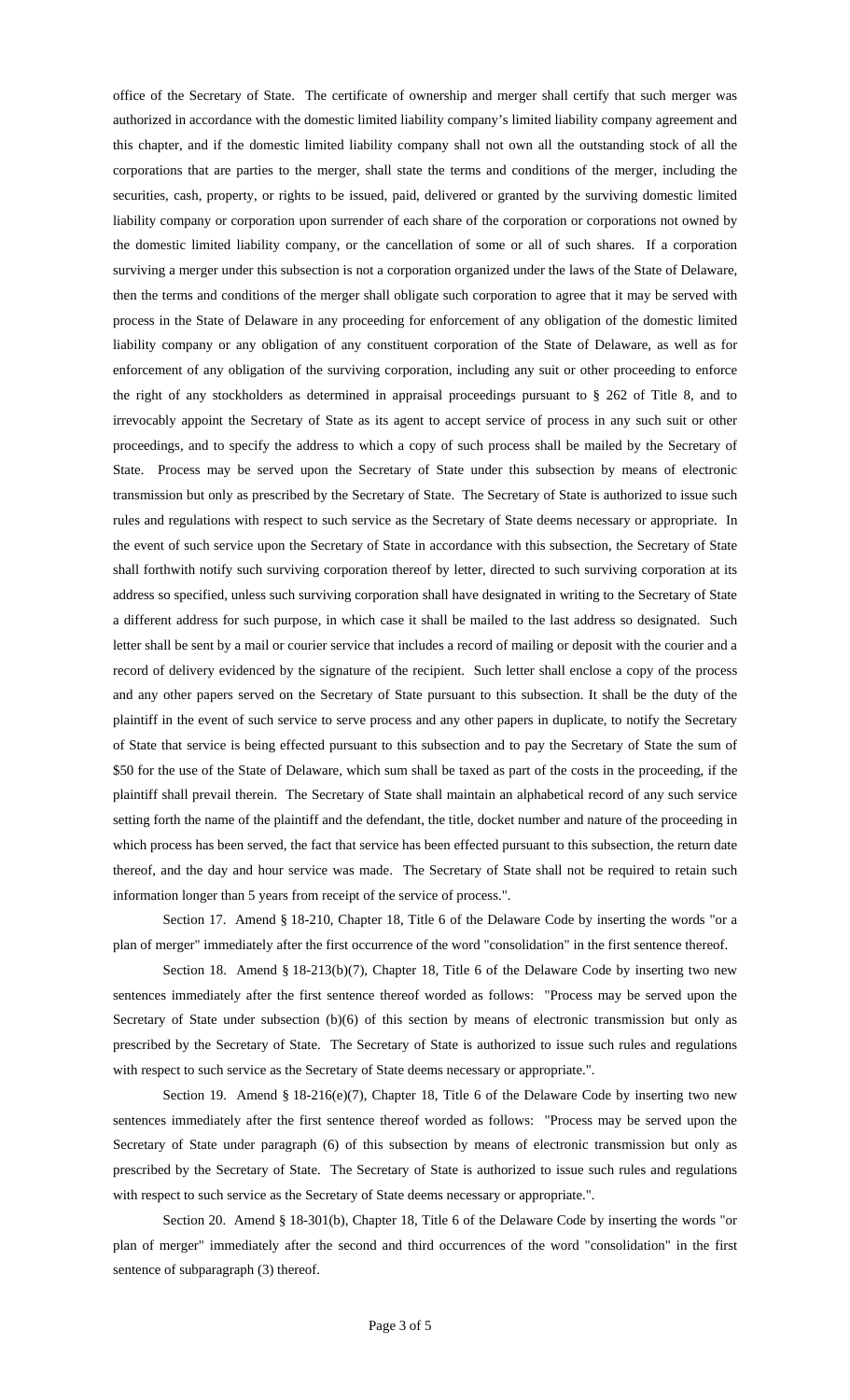Section 21. Amend § 18-305(f), Chapter 18, Title 6 of the Delaware Code by deleting the reference to "(3)" after the words "subsection (a)" wherever it appears in this subsection and by inserting the following language after the words "5 business days" in the second sentence of this subsection: "(or such shorter or longer period of time as is provided for in a limited liability company agreement but not longer than 30 business days)".

Section 22. Amend § 18-305(g), Chapter 18, Title 6 of the Delaware Code by deleting the word "and" and substituting in lieu thereof the word "or" immediately after the words "adopted by all of the members" in the first sentence thereof and by deleting the word "section" and substituting in lieu thereof the word "chapter" immediately before the "." in the second sentence thereof.

Section 23. Amend § 18-702(a), Chapter 18, Title 6 of the Delaware Code by deleting the words "and upon: (1) The approval" from the second sentence thereof and substituting in lieu thereof the words "or, unless otherwise provided in the limited liability company agreement, upon the affirmative vote or written consent" and by deleting the words "other than the member assigning the limited liability company interest; or (2) Compliance with any procedure provided for in the limited liability company agreement" from the second sentence thereof.

Section 24. Amend § 18-704(a), Chapter 18, Title 6 of the Delaware Code by deleting the words "as provided in a limited liability company agreement and upon", by deleting the words "The approval of all of the members of the limited liability company other than the member assigning limited liability company interest" and substituting in lieu thereof the words "As provided in the limited liability company agreement", and by deleting the words "Compliance with any procedure provided for in the limited liability company agreement" and substituting in lieu thereof "Unless otherwise provided in the limited liability company agreement, upon the affirmative vote or written consent of all of the members of the limited liability company".

Section 25. Amend § 18-902, Chapter 18, Title 6 of the Delaware Code by renumbering subsection "(2)" thereof as subsection "(3)" and inserting a new subsection (2) thereto to read as follows: "(2) A certificate, as of a date not earlier than 6 months prior to the filing date, issued by an authorized officer of the jurisdiction of its formation evidencing its existence. If such certificate is in a foreign language, a translation thereof, under oath of the translator, shall be attached thereto.".

Section 26. Amend § 18-910(b), Chapter 18, Title 6 of the Delaware Code by deleting the first two sentences thereof and replacing them with the following five sentences: "In case the officer whose duty it is to serve legal process cannot by due diligence serve the process in any manner provided for by subsection (a) of this section, it shall be lawful to serve the process against the foreign limited liability company upon the Secretary of State, and such service shall be as effectual for all intents and purposes as if made in any of the ways provided for in subsection (a) hereof. Process may be served upon the Secretary of State under this subsection by means of electronic transmission but only as prescribed by the Secretary of State. The Secretary of State is authorized to issue such rules and regulations with respect to such service as the Secretary of State deems necessary or appropriate. In the event that service is effected through the Secretary of State in accordance with this subsection, the Secretary of State shall forthwith notify the foreign limited liability company by letter, directed to the foreign limited liability company at its last registered office. Such letter shall be sent by a mail or courier service that includes a record of mailing or deposit with the courier and a record of delivery evidenced by the signature of the recipient.".

Section 27. Amend § 18-911(a), Chapter 18, Title 6 of the Delaware Code by adding the following two sentences at the end thereof as follows: "Process may be served upon the Secretary of State under this subsection by means of electronic transmission but only as prescribed by the Secretary of State. The Secretary of State is authorized to issue such rules and regulations with respect to such service as the Secretary of State deems necessary or appropriate.".

Section 28. Amend § 18-911(c), Chapter 18, Title 6 of the Delaware Code by deleting the words "certified mail, return receipt requested," in the first sentence thereof and by inserting a new sentence immediately after the first sentence thereof worded as follows: "Such letter shall be sent by a mail or courier